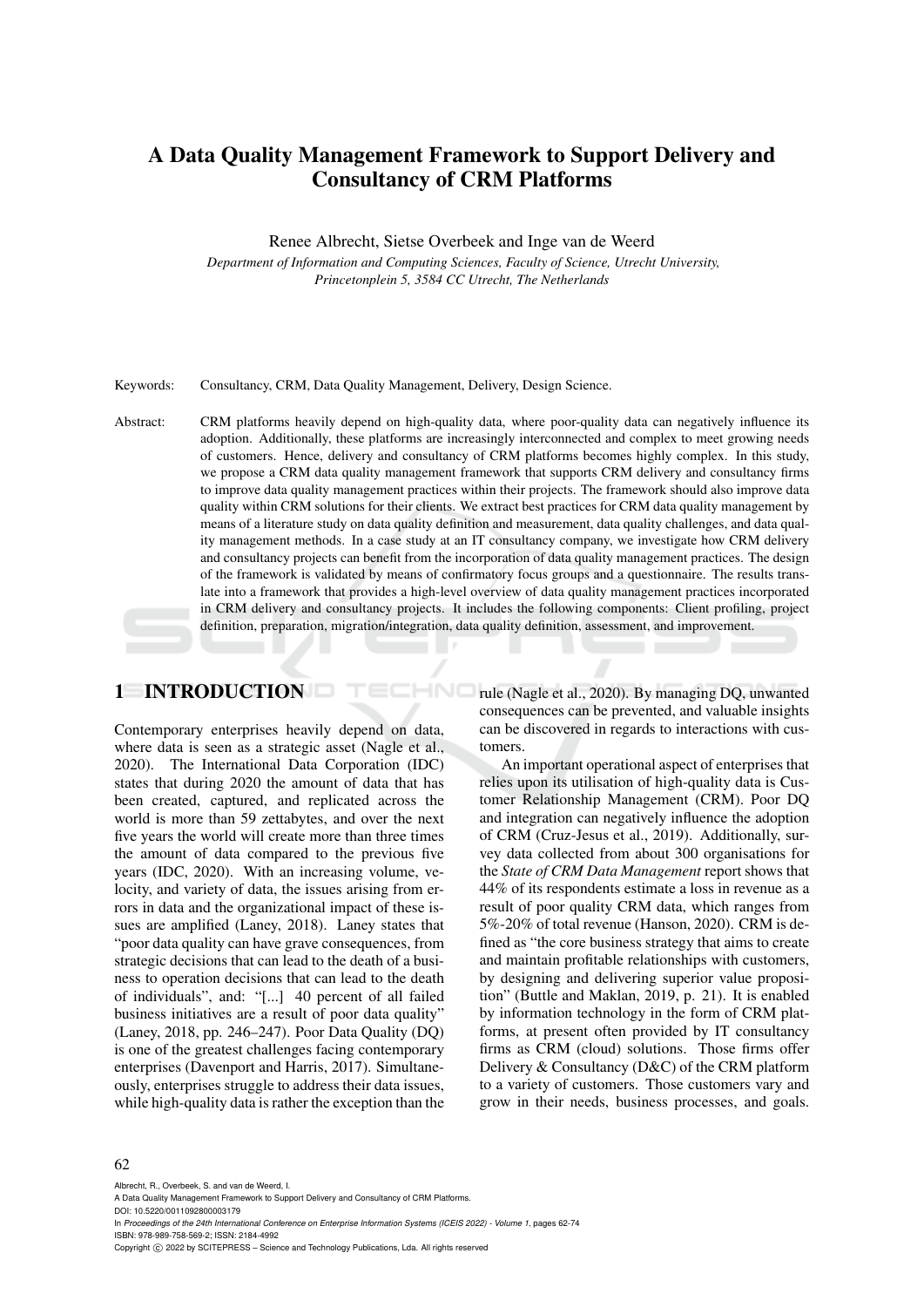Consequently, the CRM platforms are increasingly interconnected and complex, resulting in a continuous need for more study in the area of the management of CRM platform development, implementation, and marketing (Stone et al., 2017).

The objective of this research is to provide a solution for the need for data of adequate quality in increasingly complex CRM platforms. The aim is to improve data quality within CRM platforms by designing a framework that supports data quality management in order to keep the quality of CRM data on an adequate level. This translates to the following research question: *How can a data quality management framework be designed to support CRM platform delivery and consultancy?*

The following section introduces the research approach. Subsequently, we present a CRM DQ management framework in section 3, followed by its validation in section 4. The results are discussed in section 5 and, finally, we present our conclusions after which possibilities for further research are elaborated on in section 6.

## 2 RESEARCH APPROACH

In this study, we adopt a design science approach. Our aim is to investigate and design a framework for data quality management in CRM platform D&C. In line with Wieringa's Design Science Framework (Wieringa, 2014), we follow an iterative set of problem-solving tasks according to the structure of the so-called design cycle.

The first task is *Problem Investigation*, where the design of the CRM DQ Management Framework (CRM-DQMF) is prepared by conducting exploratory research to understand the problem. To increase the robustness of the results of this research, methodological triangulation is adopted (Kaplan and Maxwell, 2005). We carried out a literature review to identify, evaluate, and integrate findings of relevant highquality studies that address the research problem. We determined the relevance of the literature by scope, objectives, methods, and conclusions (Budgen and Brereton, 2006). To ensure a complete review, additional search methods that are used are forward and backward searching (Levy and Ellis, 2006). We also included grey literature in order to get insights on the state of the art concerning DQ management in CRM platforms in practice.

The second part of our problem investigation was carried out in the form of a single embedded case study at an IT consultancy firm (Yin, 2003). The goal of this case study was to investigate the defined prob-

lem within its context. Its results are triangulated by including exploratory expert interviews with a total of 14 experts, as well as a documentation analysis including 15 relevant documents mainly existing of company documentation. The participating experts and researched documentation can be found in table 1 and table 2 respectively.

| ID              | Role                   | Years of Experience |
|-----------------|------------------------|---------------------|
| P1              | Consultant             | 4                   |
| P <sub>2</sub>  | Senior Analyst         | 2                   |
| P <sub>3</sub>  | <b>Senior Director</b> | 14                  |
| P <sub>4</sub>  | Group Manager          | 15                  |
| P <sub>5</sub>  | Senior Consultant      | 13                  |
| <b>P6</b>       | Senior Consultant      | 5                   |
| P7              | Senior Analyst         | 4                   |
| P <sub>8</sub>  | Manager                | 9                   |
| P <sub>9</sub>  | Consultant             | 4                   |
| P10             | Consultant             | 6                   |
| P <sub>11</sub> | Analyst                | $\overline{c}$      |
| P <sub>12</sub> | Senior Consultant      |                     |
| P <sub>13</sub> | Director               | 14                  |
| P <sub>14</sub> | Senior Consultant      | 7                   |

Table 1: Participants Expert Interviews.

Table 2: Researched documentation.

| $\overline{ID}$          | Purpose                           | Year              |
|--------------------------|-----------------------------------|-------------------|
| $\overline{D1}$          | <b>CRM</b> platform insights      | 2020              |
| D2                       | Data migration guidelines         | 2020              |
| $\overline{D3}$          | CRM (on-premises) to cloud        | $\overline{2020}$ |
|                          | migration guidelines              |                   |
| $\overline{D4}$          | CRM platform adoption guide-      | 2020              |
|                          | lines                             |                   |
| D <sub>5</sub>           | Common Data Model                 | 2020              |
| $\overline{\mathrm{D6}}$ | Report on the solution design     | 2020              |
|                          | #1 for a utility client           |                   |
| $\overline{D7}$          | Report on the solution design     | 2020              |
|                          | #2 for a utility client           |                   |
| $\overline{D8}$          | Data flows explanation within a   | 2020              |
|                          | solution for a utility client     |                   |
| $\overline{D9}$          | Functional design datamart for    | 2020              |
|                          | a utility client                  |                   |
| $\overline{D10}$         | Education in CRM platform         | 2021              |
|                          | functionalities                   |                   |
| $\overline{D11}$         | Global policy in data manage-     | 2021              |
|                          | ment                              |                   |
| $\overline{D12}$         | Dedicated system for data qual-   | 2011              |
|                          | ity checks in multiple systems    |                   |
| $\overline{D13}$         | management roadmap<br>Data        | 2021              |
|                          | proposal                          |                   |
| $\overline{D14}$         | Data quality analysis strategy at | 2019              |
|                          | a product client                  |                   |
| $\overline{D15}$         | Design principles in a CRM        | 2021              |
|                          | project of an NGO client          |                   |

The second task, *Treatment Design*, specifies requirements for the CRM-DQMF, which are extracted from insights of the triangulated collected data. Based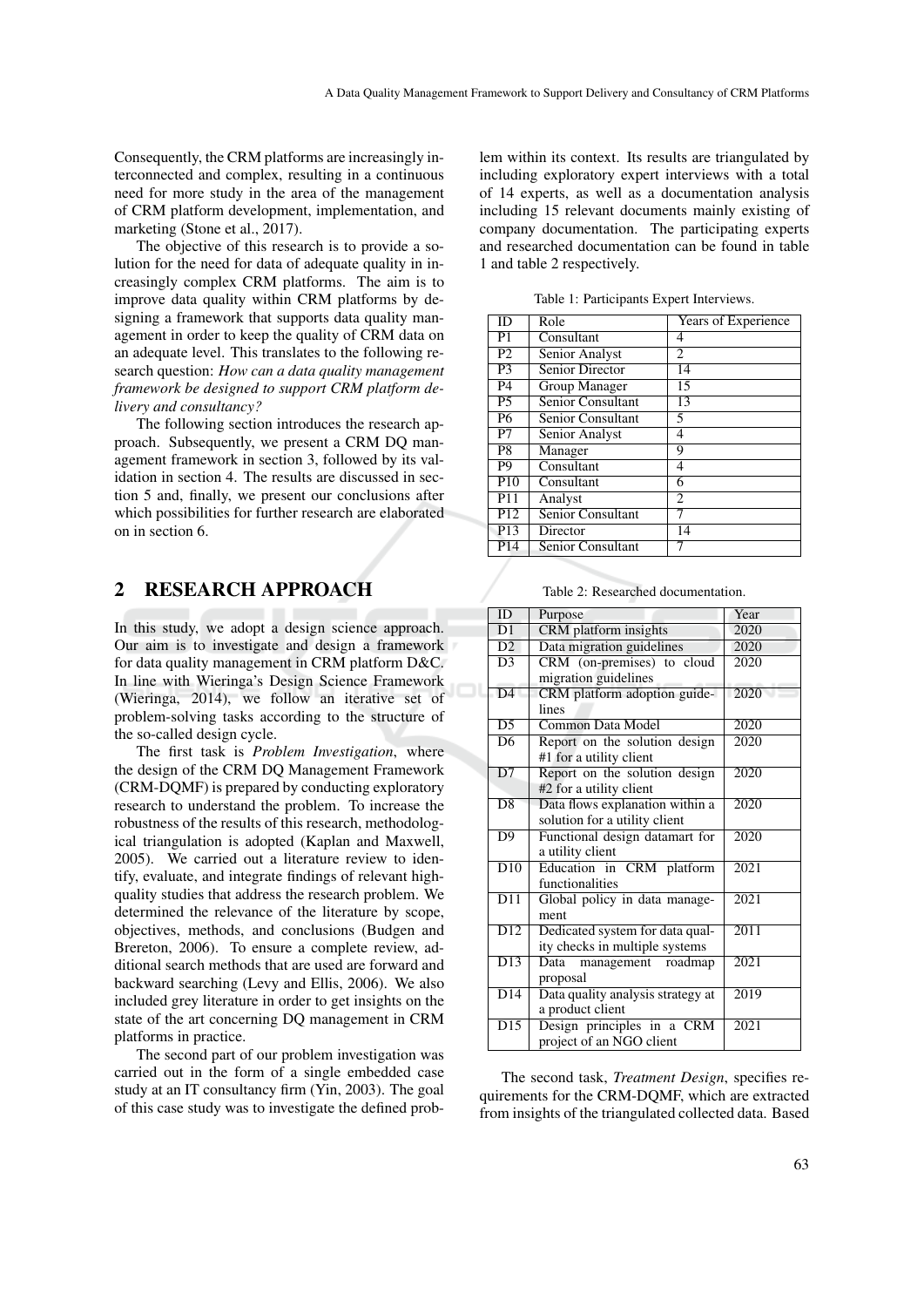on those requirements, the design of the CRM-DQMF is established. The results are presented by means of a Process-Deliverable Diagram (PDD) consisting of two integrated diagrams, namely a process diagram including all activities, and a deliverable diagram including the deliverables that result from the activities (van de Weerd and Brinkkemper, 2008; van de Weerd, 2009). We used an assembly-based method engineering approach that facilitates situational analysis and design methods. Since situational factors play a key role when managing DQ, e.g. the CRM platform, the industry, and data processes, this is deemed as a suitable approach for the design of the CRM-DQMF.

In the last task, *Treatment Validation*, we validate the initial design of the CRM-DQMF by means of expert opinions extracted using confirmatory focus groups with a total of 6 experts (Tremblay et al., 2010). Subsequently, we conducted an interactive questionnaire among the same group of experts to effectively validate the first design of the CRM-DQMF (Robson and McCartan, 2016).

This study has several contributions. First, the investigation of CRM and its D&C provides insights in what CRM D&C projects entail and which practices have to be taken into consideration. Second, the understanding of which types of data are utilised in contemporary CRM platforms serves as input on how a definition of CRM DQ can be established, as well as how CRM DQ can be measured. Third, the investigation of known challenges regarding DQ within CRM platforms and the potential solutions contributes to the development of criteria that DQ management within CRM D&C should adhere to. Lastly, the review of existing DQ management methods based on extracted requirements for their applicability to CRM D&C projects results in a list of criteria for DQ management in CRM D&C projects.

## 3 RESULTS

From the expert interviews as well as the documentation analysis as part of the case study it can be concluded that the level of DQ management in contemporary CRM D&C projects is lacking, as there is no mutual awareness of the importance of DQ management in clients or CRM D&C employees, nor are there best practices in place to perform DQ management integrated in CRM D&C projects. Experts that participated in interviews state that CRM D&C teams face the challenge of the existing client's context, with its own constraints and levels of expertise regarding DQ and DQ management. DQ management practices are not standardized within CRM D&C projects

at the IT company of the case study, and are applied and performed subjectively varying depending on the experience(s) of the expert. Additionally, experts stated that there is need for DQ management, as found challenges in CRM D&C projects are largely related to poor DQ. Experts mutually experienced that currently, assessment and improvement of DQ is not done proactively, while they agree that this would benefit the D&C project. Ideally, to provide a complete and accurate as possible solution and advice as a CRM D&C team to the client, DQ management needs to be taken into account in every CRM D&C project, from the start of the project.

The case study contributes to the findings of the literature review in two different ways: (1) By confirming literature findings on DQ management and CRM D&C projects, and (2) by providing new insights on the current level of DQ management in CRM D&C projects, the level of necessity for the topic, and the manner on which DQ management could be integrated in CRM D&C projects. From the findings in literature and the case study, the requirements for the CRM-DQMF as explained in the following section are extracted. This is followed by an elaboration on the individual components of the CRM-DQMF in section 3.2.

## 3.1 Requirements Specification

For the CRM-DQMF to assist CRM D&C teams effectively in the management of DQ, it should adhere to certain criteria that ensure the management of DQ in general, as well as the management of DQ in the context of CRM D&C projects. It includes *Modularity*, *DQ Management Plan*, *DQ Management Maturity Level*, *CRM D&C Client Context*, *Migration/Integration*, *Iteration*, *Business Impact Analysis*, *DQ Assessment*, and *DQ Improvement*.

### 3.1.1 Modularity

Customers expect a CRM platform to be tailored for their organisation specifically, with limited effort, and deployed promptly (Cricelli et al., 2019). Insights as found in the case study indicate customer-centric and agile approaches for CRM D&C projects. Hence, in order to make DQ management in CRM D&C projects succeed, the CRM-DQMF is required to be designed in a modular fashion. Modularity refers to the uniqueness of every client and CRM D&C project, and therefore the need for uniqueness in DQ management application. The CRM-DQMF should be applicable in varying situations serving different needs. To serve this requirement, the CRM-DQMF exists of different components that can be separated and/or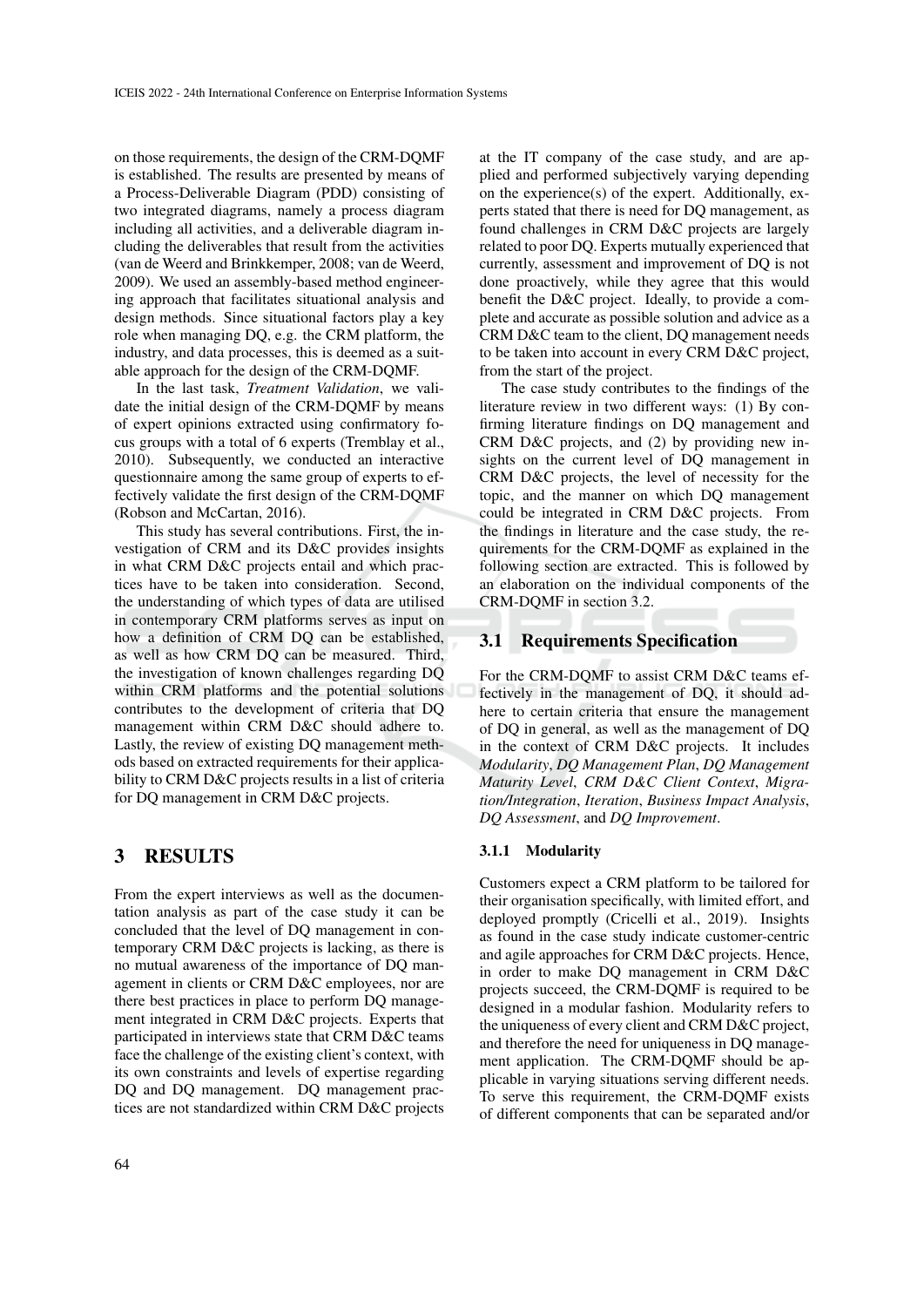(re)combined when required. This way, the CRM D&C team can be either the executive or advising force of a component, or take a more passive role and omit the component of the CRM-DQMF, leaving the responsibility entirely to the client. The modular visualization is facilitated by making use of situational method engineering as proposed by van de Weerd and Brinkkemper (van de Weerd, 2009). By the introduction of an activity which produces a CRM D&C project specific DQ management plan as explained in section 3.1.2, the remainder of the utilisation of the CRM-DQMF is decided upon.

## 3.1.2 DQ Management Plan

The CRM-DQMF facilitates the establishment of a unique DQ management plan at the start of any project. It describes the roles and responsibilities of the client and the CRM D&C team with regards to the required DQ management practices for the CRM D&C project. The DQ management plan is established based on the matters that make a client and project unique. This includes a business case, as this formats the required DQ management practices. The business case comprises of the client's budget, the client's business goals of a CRM D&C project, and the scope of the project. The budget indicates to what extent the client will be able to pay for DQ management services. The business goals provide an indication of the need for DQ management. The scope of the project indicates which functionalities are required for reaching the business goals, thus provides for an indication of the extent to which DQ management is required. Additionally, this includes the impact of DQ on the business goals, and the current DQ management maturity level and goals of the client (see section 3.1.3).

### 3.1.3 DQ Management Maturity Level

Results of the experts interviews indicate that DQ, and therefore the need for its management within a CRM D&C project along with the role of the CRM D&C team, depends on the expertise of the client. P3 mentioned: "In the ideal case, organisations already have an authority in place that takes care of data quality matters. However, this varies per organisation and industry. The interference of us depends on the arrangements with the client". Additionally, documentation mentions various DQ Key Performance Indicators, such as the number of data elements with a definition. This indicates that there is need for the determination of the client's DQ management maturity level, which determines the extent to which DQ management will be applied and by whom. On the one hand, the client might not have any knowledge on their own data, nor its quality, which might indicate that the data is not of sufficient quality for a CRM solution and the client does not have sufficient in-house DQ management expertise, meaning the expertise of the CRM D&C team is required. On the other hand, the client might already be in control of its data (and quality) across the organisation, which means there is no need for the CRM D&C team to conduct or advise on any DQ management practices. Therefore, the current DQ management maturity level of the client as well as the goal DQ maturity level of the client play relevant roles for the establishment of the DQ management plan. To determine the DQ management maturity level of the client, the maturity matrix by Spruit and Pietzka can be utilised (Spruit and Pietzka, 2015). The capabilities of this maturity matrix are confirmed by this research. Those capabilities read: *Assessment of DQ*; *Impact on Business*; *Root causes of poor DQ*; and *DQ Improvement*. For each capability, the client can be at another maturity level, reading from lowest to highest: *Initial*; *Repeatable*; *Defined Process*; *Managed & Measurable*; and *Optimized*.

## 3.1.4 CRM D&C Client Context

Taking upfront considerations into account is considered to be important for DQ management in CRM D&C projects (Batini et al., 2009). This is confirmed by the case study in terms of the definition of a client context. Documentation showed the establishment of a so-called blueprint of the project, which is defined to create the framework for the CRM solution based on budget, goal, and scope. Experts mentioned this blueprint, as well as practices for the reconstruction of business processes of the client. The client context comprises information for a reconstruction of the organisational environment in regards to the CRM solution, which includes business processes, data, data policies, and data standards. Conventionally, a client context is already established by the CRM D&C team and the client as general part of the CRM D&C project.

## 3.1.5 Migration/Integration

CRM D&C projects comprise the process towards a CRM solution, which typically includes the migration and/or integration of data. P4 explained that "Business requirements are defined in order to decide which data is required for the solution. From this, a data mapping is realized to load the data to the new CRM solution correctly". Migration and integration practices comprise the mapping of data of two different systems: a legacy system and the new CRM so-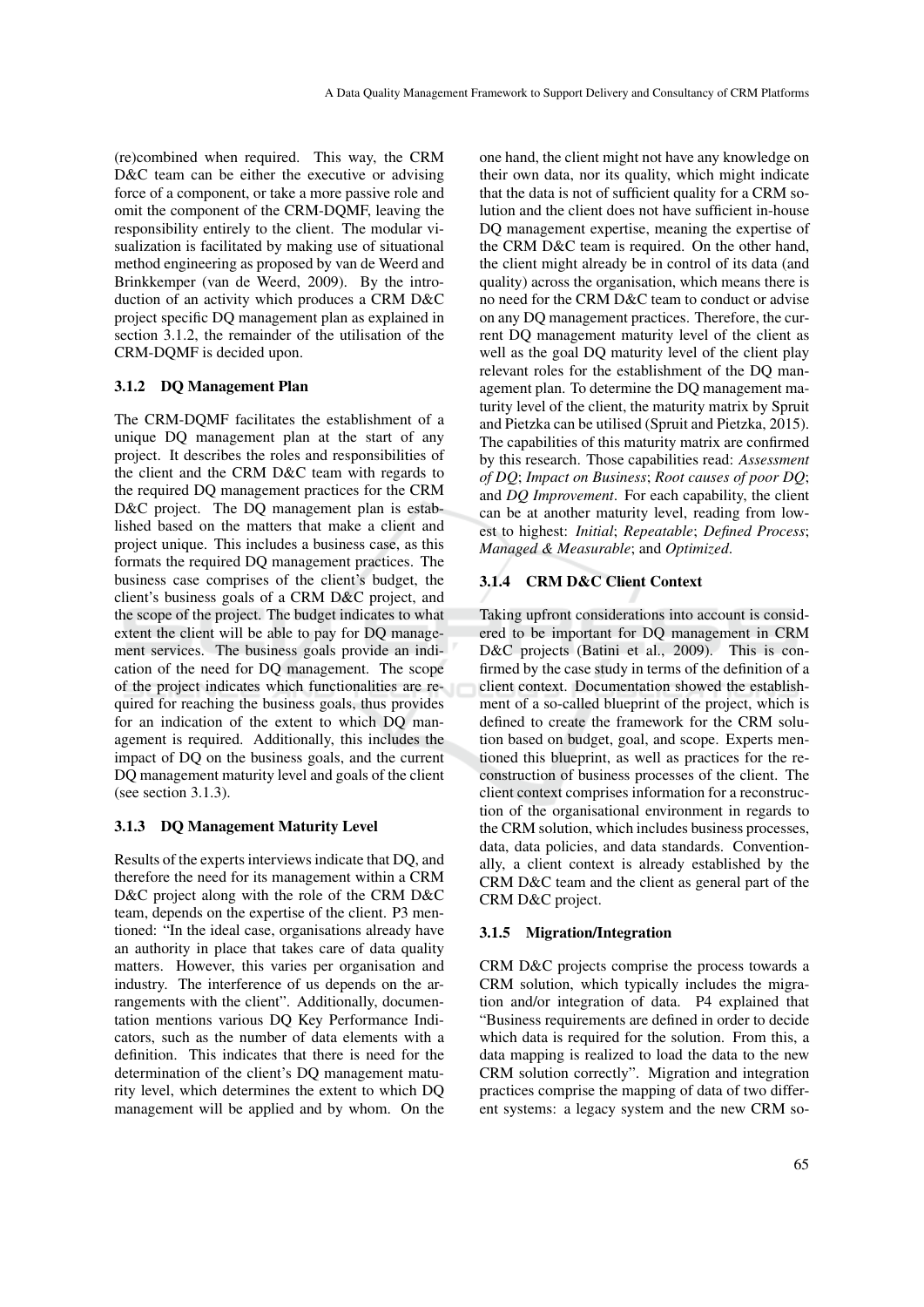lution (Ali et al., 2017). Therefore, the CRM-DQMF should contain guidance to integrate DQ management into migration and integration practices, including data mapping practices. The practices of the *Transform* phase of the ETL process which is required for data migration and integration practices as found in literature (Thalheim and Wang, 2013) are confirmed by experts and documentation of the case study. This includes the mapping of the data, as well as the assessment and improvement of DQ.

## 3.1.6 Iteration

In terms of the CRM D&C project, iteration needs to take place to successfully establish migration and integration, as the case study indicates that the migration and integration consist of continuous gathering and refinement of business requirements, business rules, and data mappings. In terms of DQ management, this requires iterations of DQ assessment and improvement practices (Batini et al., 2009; Cichy and Rass, 2019). Experts mention phrases such as "I think data quality should be measured frequently in any case", and in documentation as well as by experts the data lifecycle is mentioned, which consists of the creation, management, and destruction of data. This indicates that DQ should be managed up until its destruction. Once the CRM solution is established, the CRM-DQMF should still provide for iterations, as the assessment and improvement phases of the CRM-DQMF need to be ongoing processes, which solely end in case the lifecycle of all concerned data within the scope of the CRM D&C solution ceases to exist.

### 3.1.7 Business Impact Analysis

The business impact of poor DQ needs to be analysed, as this defines the data elements that are critical for the client's business goals and thus require DQ assessment and potentially improvement practices (Heinrich et al., 2018; Cichy and Rass, 2019; Batini et al., 2009). This is also referred to as a *top down* or *demand driven* approach. Due to the variety in CRM D&C projects and clients, the eleven business impacts of poor DQ as identified by Spruit and van der Linden are recommended to be included within the impact analysis, as they are found to be applicable for a variety of industries (Spruit and Linden, 2019). Furthermore, the case study indicates agile and customer-centric project approaches. By not exclusively including monetary impact, the business impacts support an agile project approach, as agile values an emphasis on the quality, the flexibility and the customer-centricity of services (Rosing and Gill, 2015) and cost efficiency is not at the centre of atten-

tion in an agile project approach (Gill and Henderson-Sellers, 2006). The business impacts include lost sales opportunities, customer service costs, customer dissatisfaction, lost revenue, operational deficiencies, delays in system/project deployment, regulatory compliance, poor decision making, lost business opportunities, employee moral, and system credibility. For each significant business impact, a metric has to be defined to calculate its value (Batini et al., 2007).

### 3.1.8 DQ Assessment

Within DQ management, DQ assessment is found to be a critical part and should take place frequently (Cichy and Rass, 2019; Batini et al., 2009). Therefore, the CRM-DQMF should include guidance in assessment practices. This includes the definition and measurement of DQ and reporting on potential DQ issues. DQ can have different definitions, which is highly context dependent (Otto et al., 2007; Wang, 1998). Each client and project is unique, meaning DQ is required to be defined for every project. A DQ definition is expressed in terms of DQ dimensions and DQ thresholds (Otto et al., 2007; Wang, 1998; Cichy and Rass, 2019). The unstructured, semi-structured, and structured data used by CRM need to be taken into account when defining the appropriate DQ definition (Zahay et al., 2012; Missi et al., 2005). For each DQ definition, DQ metrics need to be defined to be able to quantify DQ (Pipino et al., 2002; Cichy and Rass, 2019). Additionally, for DQ assessment and improvement to succeed, the assignment of data roles is required (Batini et al., 2009). From the case study can be concluded that, without someone responsible for the data, its quality will not be managed.

### 3.1.9 DQ Improvement

When data is found to be of insufficient quality, the CRM-DQMF should offer guidance in establishing an improvement strategy (Batini et al., 2009; Cichy and Rass, 2019). For optimal DQ, an organisation needs to be aware of different reasons for poor DQ and where they are existent within the organisation, hence the root causes of DQ issues need to be analysed (Spruit and Pietzka, 2015; Batini et al., 2009; Cichy and Rass, 2019). The whereabouts of the weak spots should be known, as well as the reason(s) for the existence of weak spots, serving as input for the establishment of an improvement strategy. Direct and indirect costs of DQ are compared by making use of a cost evaluation to support a decision making process for its development of an improvement strategy (Spruit and Pietzka, 2015). These costs include the costs of the business impacts of the DQ issues, as well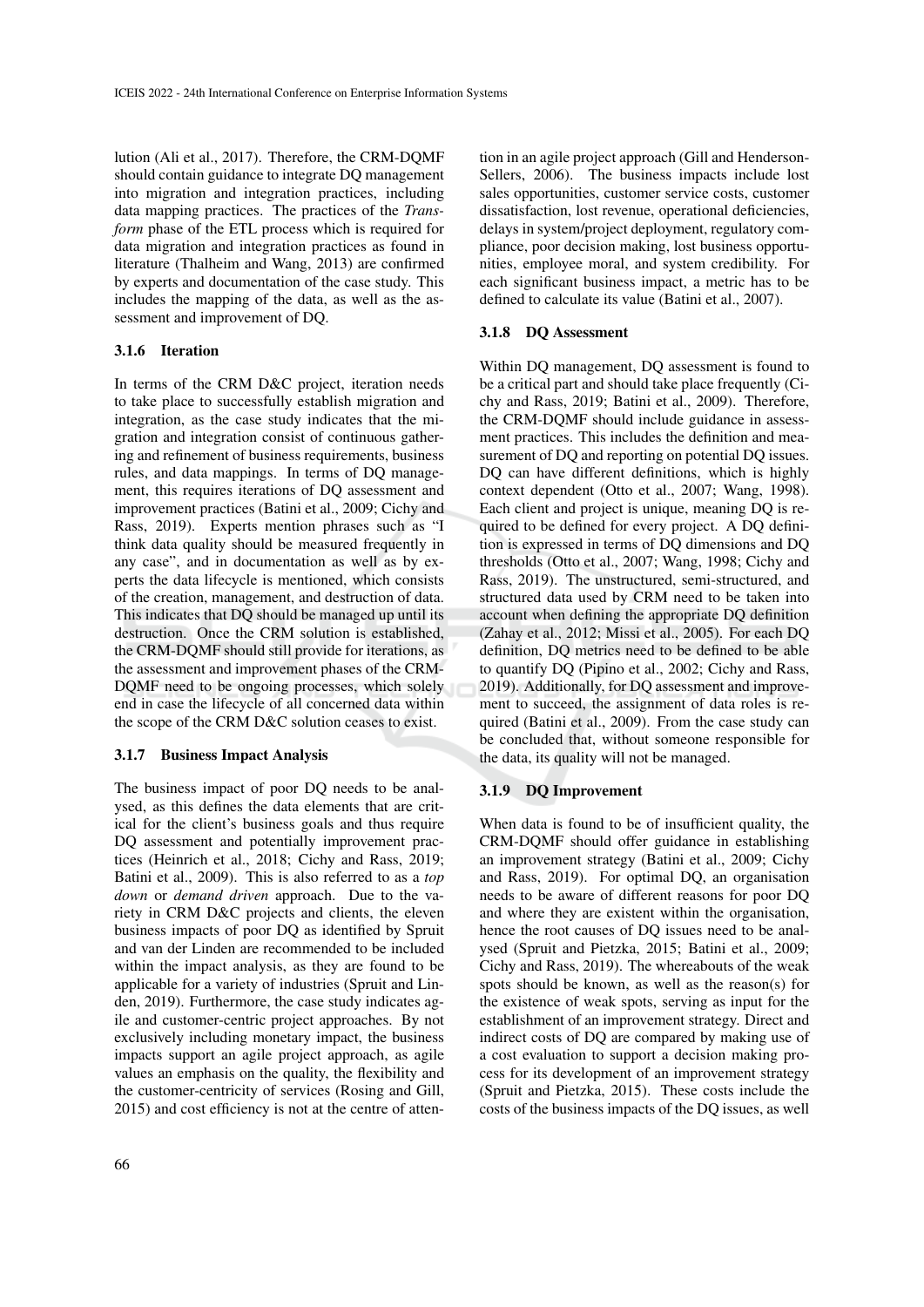as the costs of potential improvement practices.

## 3.2 Activities & Deliverables

The entire CRM-DQMF comprises seven phases, as can be seen in figure 1.



Figure 1: The CRM-DQMF.

*Client Profiling* is performed to reconstruct the client's organisational environment with regards to the CRM solution. The output is a client profile which can be utilised for the definition of data roles, business impact analyses, and root cause detection. The *Project Definition* is executed once at the beginning of every project to indicate what the project will entail in terms of DQ management. Its output is a unique DQ management plan, which determines the utilisation of

the remainder of the CRM-DQMF. *Preparation* gathers the required information for the data mapping and assessment phases, which includes the definition of data roles, business requirements, and business rules. *Migration/Integration* is performed to migrate and/or integrate the data with the new CRM solution. *DQ Definition* and *Assessment* are performed to define and measure the DQ, and *Improvement* is performed to improve potential DQ issues. DQ is improved by refining business requirements and business rules till DO is determined to be of sufficient quality. Then a migration/integration plan is established and executed. Once the migration or integration is established, the data lifecycle does not come to an end, hence DQ is still required to be managed. The phases *Project definition* and *Migration/Integration* are no longer part of the CRM-DQMF, and DQ monitoring will take place through continuous assessment and improvement of DQ. The framework is reconstructed as can be seen in figure 2. The distinct phases along with their activities are elaborated on below.



Figure 2: The CRM-DQMF after migration/integration is established.

#### 3.2.1 Client Profiling

To understand and reconstruct the client's organisational environment with regards to the CRM solution, a client profile is established containing information on the data, business processes, resources, data poli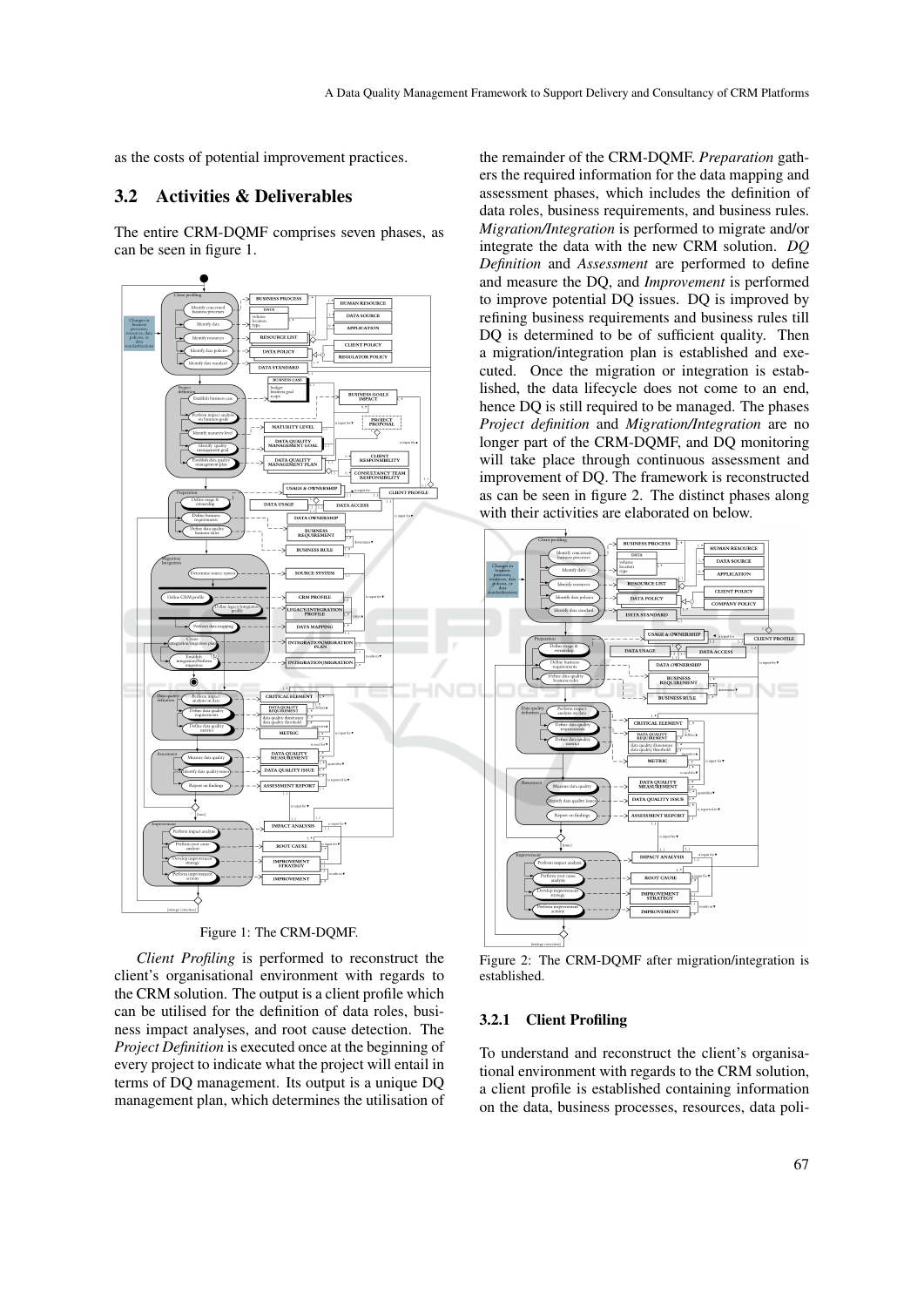cies, and data standards. Below, the different activities that gather the required information are explained.

Identify Data: The concerned data is identified, so it is known which data should be subject to DQ management practices. The volume of the data is required in order to appropriately define a migration or integration strategy and to properly indicate the magnitude of potential DQ issues. The location of the data is required to properly indicate where the data affects the business, and hence determine the kind of DQ issues. The type of the data is required to determine the most appropriate DQ definition and measurement techniques.

Identify Concerned Business Processes: Business processes that are concerned with the CRM solution are identified. The business processes create, use, move, or modify the concerned data, and form a technical and business process landscape indicating the whereabouts and purposes of the data.

Identify Resources: The resources of the data are identified. This includes human resources, such as employees that enter the data, data sources that produce the data, and applications that utilise, move, or modify the data. The resources provide insights on the places of potential business impact caused by DQ issues. Subsequently, it can be used as input for the development of an improvement strategy.

Identify Data Policies: Data policies at the client's side are identified, as well as regulatory policies. They are directives that codify principles and management intent into rules that govern the data. Data policies might include, for example, rules about data classifications of criticality or GDPR. The data policies are input for the definition of DQ requirements.

Identify Data Standard: The existing data standard for all concerned data is identified. A data standard conditions the data to ensure that it meets rules for content and format. Data standards contribute to the definition of DQ, since they provide a means for comparison. The data standard requires continuous reviewing and refinement.

### 3.2.2 Project Definition

The project definition phase of the CRM-DQMF is the only phase that is executed by default for every project. As aforementioned, every client and project of a CRM D&C team is unique. Therefore, every project requires its own DQ management plan. In the project definition phase of the CRM-DQMF, the DQ management plan is defined. This definition takes several actions, which are explained in the following paragraphs.

Establish Business Case: A CRM business case is established to define the CRM D&C project. This business case includes the business goals of the client and the CRM D&C project scope. The business goals and scope indicate whether data is required to be of high quality, and to what extent DQ management is of relevance. The budget of the client is determined, as this indicates the monetary boundaries of the CRM D&C project and the possible inclusion of the DQ management services of the CRM D&C team in the project proposal. Often, concessions have to be made either on DQ to deliver client experience within the constraints of costs and technique, or on the budget from the client's side.

Perform Impact Analysis on Business Goals: By defining the impact of poor DQ on the business goals, as well as the way that high DQ will enable the business goals the importance of DQ management is emphasized. This creates awareness on the topic for the client and makes an indication of the need for DQ management. When business impacts of poor DQ are defined to be negligible for the specific client and project, the remainder of the CRM-DQMF can be discarded. This might result in less effort by the CRM D&C team, as potential redundancy of the CRM-DQMF can be detected at an earlier point in time making the CRM-DQMF less expensive.

Identify Maturity Level: The DQ management maturity level of the client is taken into account for the design of a DQ management plan, as this indicates to what extent the client requires the assistance of a CRM D&C team in terms of DQ management. The activity is extracted from the insights on the DQ management expertise level of the client from the case study, and its relevance is supported by Spruit and Pietzka (Spruit and Pietzka, 2015).

Identify DQ Management Goal: Using the DQ management maturity matrix the client's goals of DQ management are indicated as well. As every client and project is unique, the goals of DQ management depend on the scope of the CRM D&C project and the business goals of the client, which determines the importance of DQ management. The current maturity level of DQ management next to the goal matu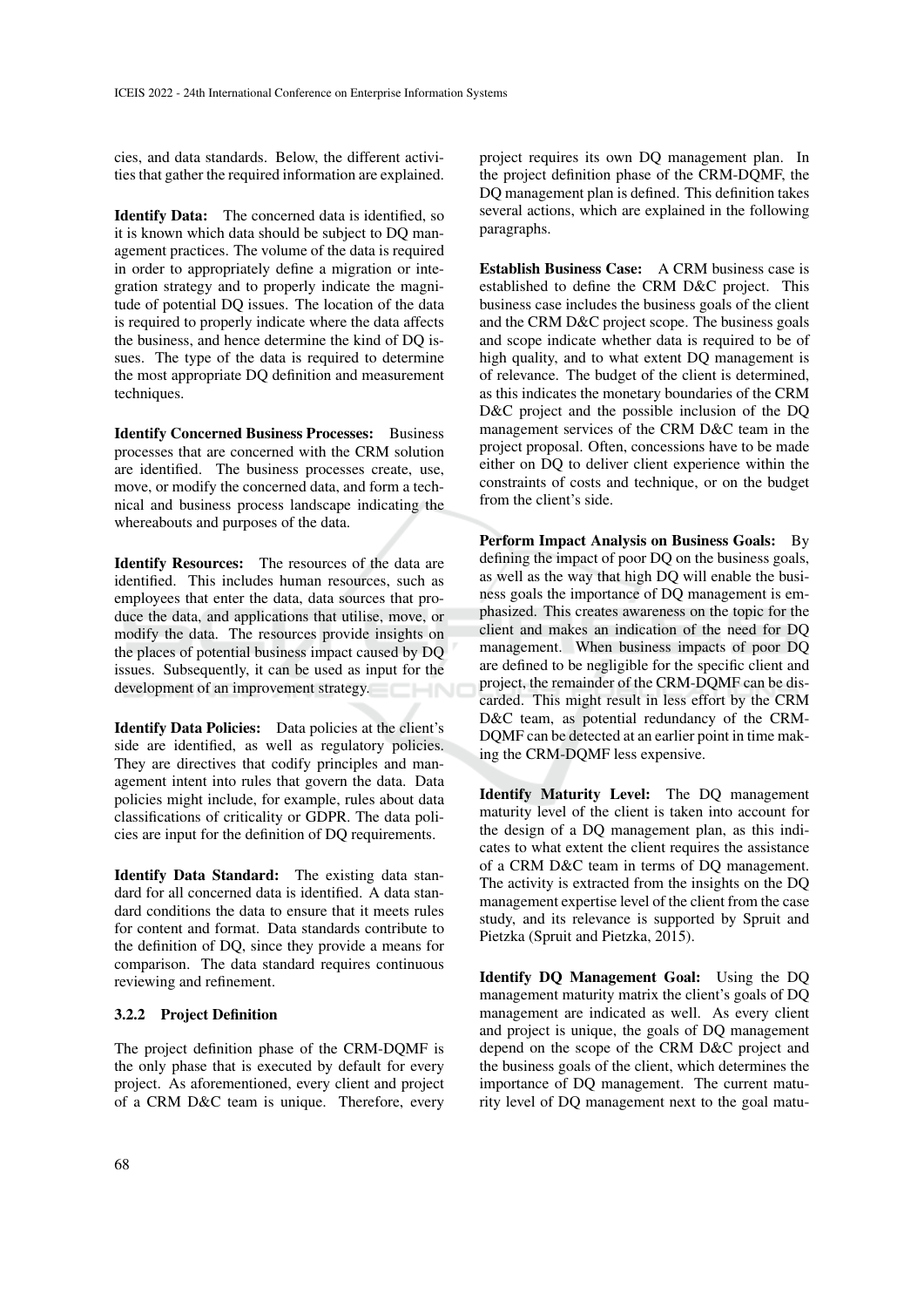rity level indicates at which capabilities of DQ management the client requires to grow with regard to the CRM D&C project. This is used as input for the establishment of the DQ management plan.

Establish DQ Management Plan: Formatted by the business case, and using the input of the impact analysis, the current maturity level, and the goal maturity level of the client, the CRM D&C team develops a DQ management plan together with the client. The key activity is the definition of the key roles and responsibilities for the realisation of the target DQ management maturity level for each DQ management capability. It describes the DQ management services provided by the CRM D&C team, as well as the role descriptions and responsibilities of the client. The plan determines the remainder of the utilisation of the CRM-DQMF.

## 3.2.3 Preparation

The preparation phase gathers the required information for the data mapping and the assessment.

Define Usage & Ownership: For all data, the usage, ownership, and access are defined. Data usage includes all that make use of the data. Data ownership defines who is responsible for the data. Data access defines all that have access to the data.

Define Business Requirements: Business requirements are extracted from the business goals with the CRM D&C project. The business requirements describe what needs to be done to achieve the business goals.

Define DQ Business Rules: Business rules are defined and refined, describing expectations about the concerned data. They should be created through analysis of business processes, data policies, data standards, business impact of data, assessment reports, and common sense. Business rules are generally associated with the way data is collected or created. For example, when a client wants to send monthly newsletters to a specific sample of its customers as part of its marketing strategy in CRM, a business rule could be about the population of demographic fields such as *birth date*, or contact information fields such as *e-mail address*. In this case, a validity rule might describe the format of the field *birth date* in 'dd/mm/yy', and a completeness rule might describe the population of the field *e-mail address* to be mandatory.

### 3.2.4 Migration/Integration

To prepare for data migration or integration, the source system of the specific data is identified, as this determines the applicable data standards. Additionally, a mapping model is developed by defining the profile of the CRM platform and map this to the definition of the legacy CRM or the integration. After data mapping, the DQ is assessed. Once the DQ is assessed and, when required, improved, a migration and/or integration plan is created and executed. This is done after (some iterations of) assessment and improvement practices, since ideally potential issues regarding DQ are resolved before migration or integration is established to prevent more significant problems. Most issues concerning DQ are discovered when the migration is performed in a test environment as part of a dry run. The rotating arrow is added as an extension on the PDD notation as introduced by van de Weerd and Brinkkemper (van de Weerd, 2009). It indicates that migration practices can be performed multiple times as dry runs. When the issues as discovered by a dry run are eliminated, the migration will be established either again as a dry run, or in production. After the migration has been established, the DQ definition and assessment are required to be ongoing processes, hence the process loops back to DQ definition in case of no DQ issues till the end of the data life cycle. When DQ issues occur, improvement practices are implemented first.

### 3.2.5 DQ Definition & Assessment

The input for the DQ assessment phase is the gathered knowledge of the previous phases. The output is a DQ report.

'IONS

Perform Impact Analysis: By performing an impact analysis, critical data elements are identified. Critical data elements represent data that is of utmost importance for the achievement of the business goals. Those elements are required to comply with their DQ definitions. The result of the impact analysis is a prioritised list of data elements which can be used by the team to focus their work efforts.

Define DQ Requirements: DQ is defined by means of DQ dimensions and DQ thresholds. DQ dimensions enable the characterization of rules (e.g., e-mail address must be populated) and findings (e.g., e-mail address is 98% complete). They facilitate a mutual understanding of what is being measured. The DQ dimensions provide the basis for the definition of meaningful metrics. The DQ threshold defines the requirement belonging to the DQ dimension.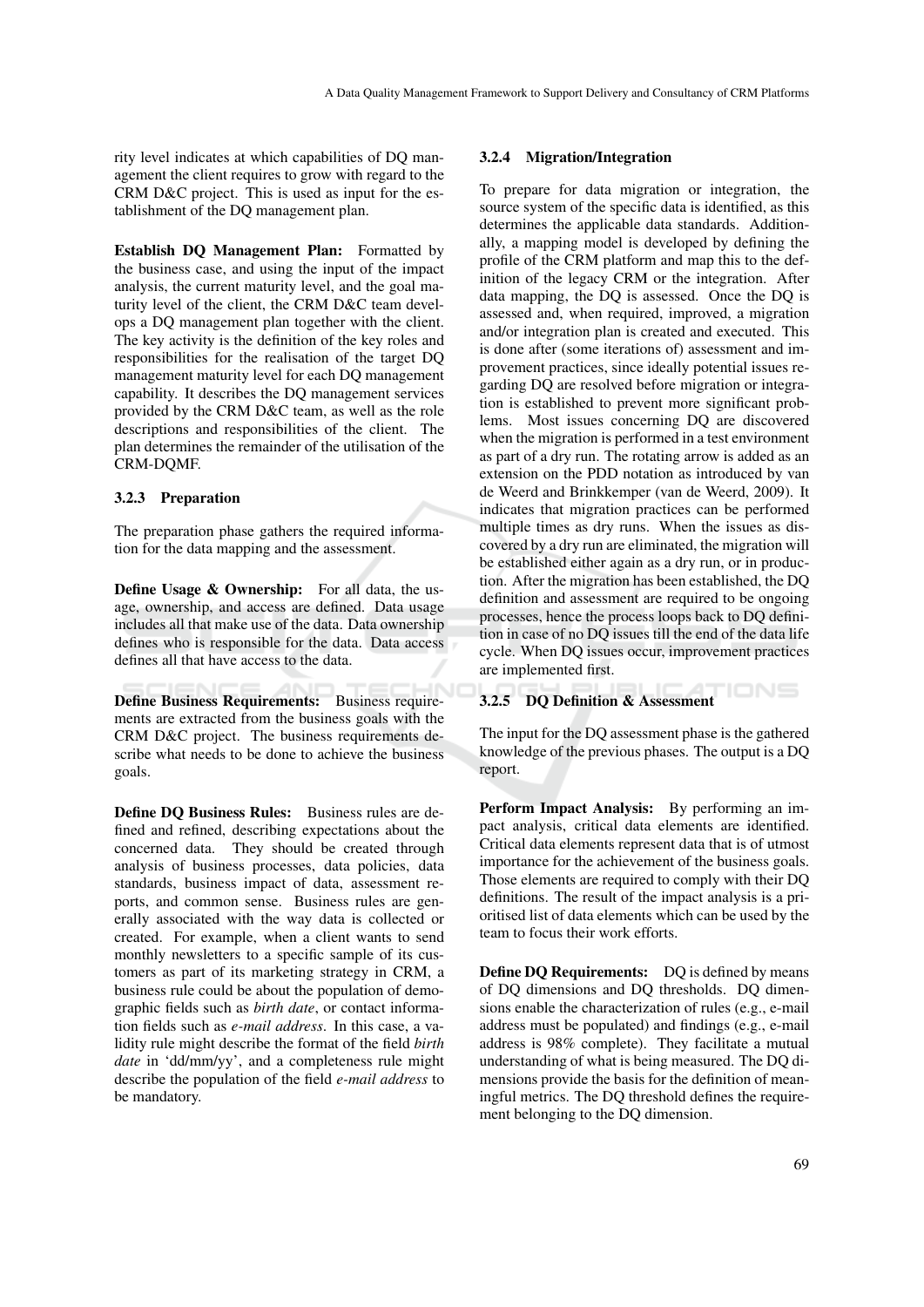Define DQ Metrics: Once the DQ dimensions are defined, metrics can be defined in order to quantify the findings of DQ. For example, a DQ business rule can be for the field *e-mail address* to be mandatory, which translates into the DQ dimension *completeness*. The metric that can be used to measure the completeness of the field *e-mail address* can be of type ratio, dividing the number of records where the field is populated by the total amount of records, and multiply this by 100 to get the percentage of complete records.

Measure DQ: DQ is measured either subjectively or objectively (Cichy and Rass, 2019). The metrics are used to quantify the measurements. The output is the quantified measurements of DQ.

Identify DQ Issues: Based on the measurements and DQ business rules, DQ issues are identified. DQ issues are identified by setting status indicators for all data in terms of its dimension(s) and thresholds. For example, the status indicator of the dimension of completeness for the field *e-mail address* can be indicated *Unacceptable* when the measurement results in the threshold of below 80% complete.

Report on Findings: The final output is an assessment report of the DQ and potential issues. The assessment report might offer a new perspective on the concerned data, from which new business rules could be articulated. When DQ issues occur, improvement practices will take place.

### 3.2.6 Improvement

The improvement phase of the CRM-DQMF is only executed when DQ issues are reported on in the output of the assessment phase. When improvement activities have been applied, the CRM-DQMF loops back to the *Preparation* phase to review business requirements and business rules. In case of a strategy correction as part of the improvement strategy, the *Client profiling* phase should be revisited to review the organisational environment.

Perform Impact Analysis: The identified DQ issues are quantified and prioritized based on business impact. Business impacts include monetary costs of poor DQ, as well as non-monetary impacts. It also takes into account the criticality of the data, the volume of the data, the number of business processes and stakeholders impacted by the issue, and the risks associated with the issue. This information is all extracted during the *Client profiling* and *Preparation* phases of

the framework. The output is a ranked list of DQ issues that should be taken into account within the improvement strategy.

Perform Root Cause Analysis: Ideally, the DQ issues are remediated at their root cause (Batini et al., 2009). This could also mean controls and process improvements to prevent further DQ issues from happening. Therefore, a root cause analysis is performed to identify the root causes of DQ issues.

Develop Improvement Strategy: Based on the impact analysis, an improvement strategy is developed, evaluating the costs of the issue against the costs of the required improvement actions. The improvement strategy ranks the issues that can be addressed immediately and at low costs, as well as more strategic improvements, such as root cause remediation and prevention practices. It contains improvement goals that are specific, achievable, and based on a quantification of the business impacts.

Perform Improvement Actions: The improvement strategy is put into practice. This might result in revisiting *Client profiling* or *Preparation* practices, or direct improvements in the data. Either way, assessment is performed again to assess the DQ.

## 4 VALIDATION LIEATIONS

To validate the CRM-DQMF, a validation model of the artifact is drafted. The validation model, or design theory, consists of a description of the properties of the artifact and the interaction with the problem context (Wieringa, 2014). The discussions that form the design theory are facilitated by the use of confirmatory focus groups (Tremblay et al., 2010) with a total of 6 experts (see table 3). Additionally, to observe and measure how well the CRM-DQMF supports DQ management in CRM D&C projects, the evaluation model of Moody (Moody, 2003) and evaluation criteria by Prat et al. (Prat et al., 2015) are utilised. The constructs of desired qualities (*Perceived Alignment with CRM D&C* and *Perceived Effectiveness*), *Perceived Ease of Use*, *Perceived Usefulness*, and *Perceived Completeness* are measured by means of an interactive questionnaire, of which the results on a 5 point Likert scale can be found in table 4.

The main insights that are extracted are elaborated on in the following paragraphs.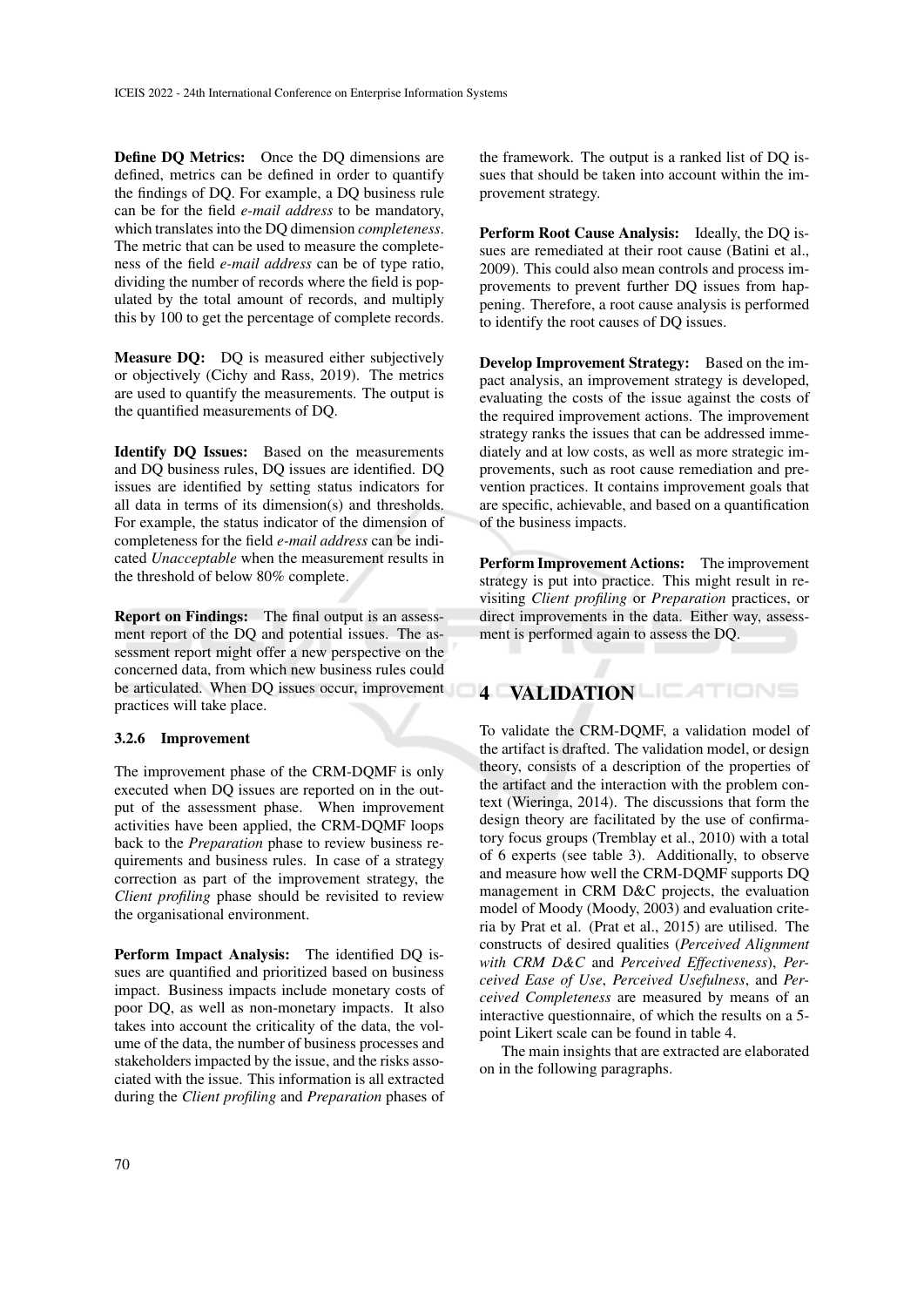| ID              | Role              | Years of Experience |
|-----------------|-------------------|---------------------|
| P1              | Consultant        |                     |
| P2              | Senior Analyst    |                     |
| P3              | Manager           | q                   |
| <b>P4</b>       | Senior Consultant |                     |
| $\overline{P5}$ | Senior Consultant |                     |
| Р6              | Senior Analyst    | ာ                   |

Table 3: Participants Validation.

| Table 4: Participants Validation. |  |
|-----------------------------------|--|
|-----------------------------------|--|

| Construct       | P1               | P2             | P3               | P4               | P <sub>5</sub>   | P6             | Average |
|-----------------|------------------|----------------|------------------|------------------|------------------|----------------|---------|
| Alignment       | 4,5              | 5              | 4.5              | 4,5              | $\overline{4}$   | 3,5            | 4,3     |
| with            |                  |                |                  |                  |                  |                |         |
| <b>CRM</b>      |                  |                |                  |                  |                  |                |         |
| D&C             |                  |                |                  |                  |                  |                |         |
| <b>Business</b> |                  |                |                  |                  |                  |                |         |
| Perceived       | 5                | 5              | $\overline{4,5}$ | 4,5              | $\overline{3.5}$ | 5              | 4,6     |
| Effec-          |                  |                |                  |                  |                  |                |         |
| tiveness        |                  |                |                  |                  |                  |                |         |
| Perceived       | $\overline{4,5}$ | $\overline{3}$ | $\overline{4}$   | 2,5              | $\overline{3}$   | $\overline{3}$ | 3,8     |
| $Com-$          |                  |                |                  |                  |                  |                |         |
| pleteness       |                  |                |                  |                  |                  |                |         |
| Perceived       | $\overline{4,5}$ | 3,5            | $\overline{4}$   | $\overline{4}$   | 2,5              | 3              | 3,6     |
| Ease<br>- of    |                  |                |                  |                  |                  |                |         |
| Use             |                  |                |                  |                  |                  |                |         |
| Perceived       | 5                | 4,5            | 4,5              | $\overline{4.5}$ | 3,5              | 5              | 4,5     |
| Useful-         |                  |                |                  |                  |                  |                |         |
| ness            |                  |                |                  |                  |                  |                |         |
| Intention       | 5                | 5              | 4                | 4,5              | 3                | 4,5            | 4,3     |
| to Use          |                  |                |                  |                  |                  |                |         |

Expensiveness: The establishment of a DQ management plan as it is presented in the first design of the CRM-DQMF might be too expensive for smaller projects where small amounts of data are involved. To mitigate this problem, the establishment of the DQ management plan should be more integrated in the creation of the general CRM D&C project proposal, rather than an activity on its own. However, this is not part of the CRM culture at the case study environment yet, and thus this might require change management practices.

Awareness: Clients might not be aware of the importance of DQ management, hence do not want to spend their budget on DQ management services of the CRM D&C team. Therefore, the impact of poor quality data on the business goals needs to be defined at the start of a project, as well as the way that high quality data will enable the business goals (International DAMA, 2017). This emphasizes the importance of DQ management, creating awareness of the topic and making an indication of the need for DQ management. However, this needs to be done as inexpensive as possible in order to be profitable for the CRM D&C team, as this influences the development of the DQ management plan and thus the project proposal.

Agility: The agile project approach of CRM D&C projects did not come through cogent enough according to the validation sessions. The participants argued that they would like the CRM-DQMF to guide the CRM D&C team in integrating DQ management in the concept of so-called *sprints* in agile projects, where specific work is selected for a set period of time. First thoughts on this matter indicate that the CRM-DQMF is supposed to support an ongoing process, which could be translated into sprints, where the assessment and potential improvement of DQ iteratively takes place in every new sprint in the project.

High-level: The contemporary design of the CRM-DQMF is deemed too high level to put into practice as it is. The CRM-DQMF creates awareness on the importance of DQ management amongst CRM D&C teams and provides relevant insights in what DQ management encompasses, rather than providing a stepby-step guidance in implementing DQ management in CRM D&C projects.

# 5 DISCUSSION

The factors that form a potential threat to the validity of this research are elaborated on in following sections, along with the possible diminishing of those threats. Subsequently, the limitations to this research are discussed.

## 5.1 Threats to Validity

The five types of validity as described by Johnson (Johnson, 1997) are used to examine the validity of this research.

Descriptive Validity: For this research, only one researcher interviewed participants and conducted documentation analysis, which eliminates the possibility to achieve this validity type through investigator triangulation. To improve the descriptive validity of this research nonetheless, all conducted interviews and validation sessions were recorded to facilitate more accurate recalls of the researcher.

Interpretive Validity: To ensure this type of validity, the researcher regularly incorporated participant feedback within the case study (Johnson, 1997). This is done through the utilisation of the question type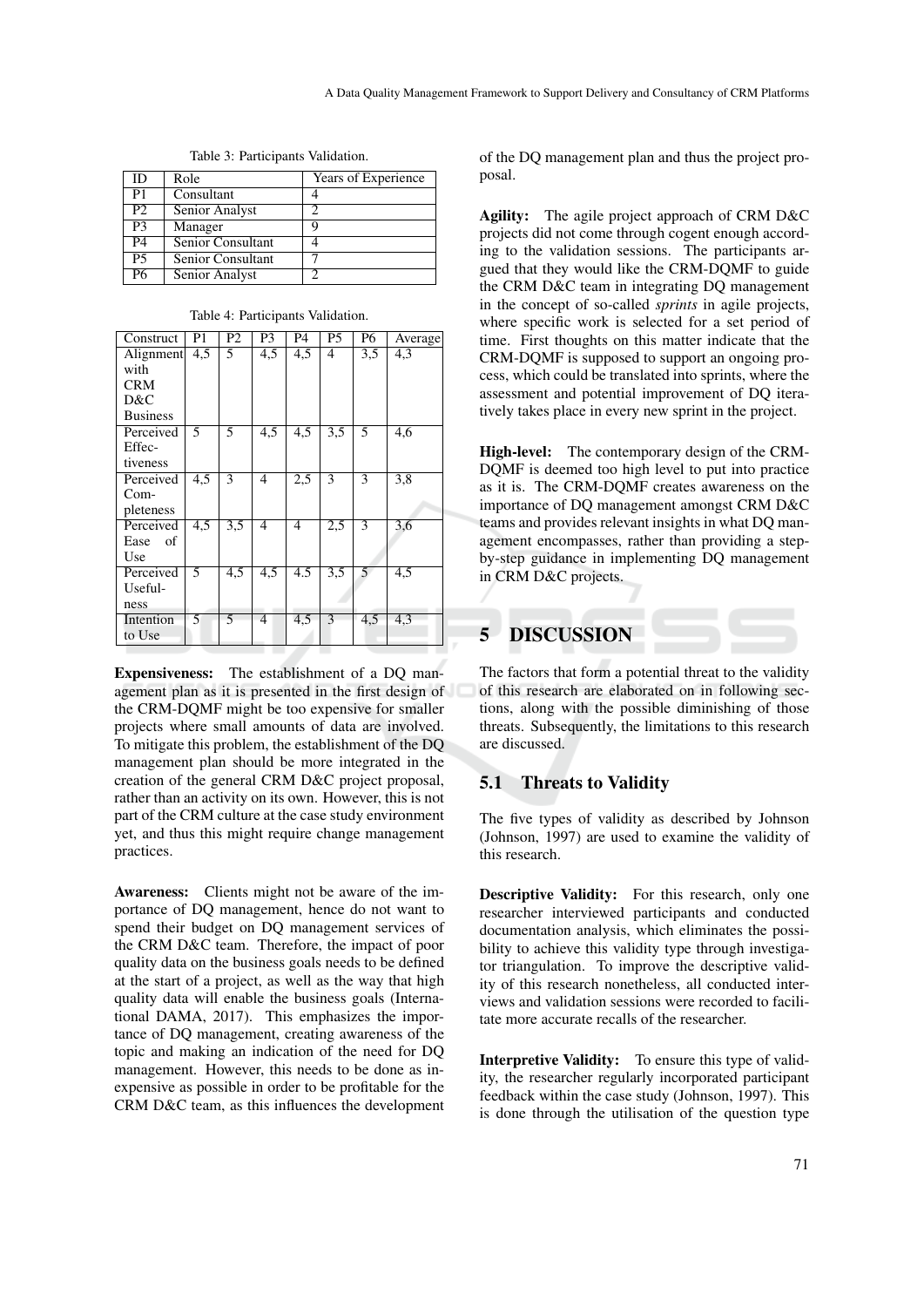*interpreting questions* as proposed by Kvale (Kvale, 1996) to inspect whether the interviewee's answer is interpreted correctly.

Theoretical Validity: To achieve theoretical validity, fieldwork is incorporated in this research. This fieldwork consists of several elements: participation in training session which were facilitated to CRM D&C consultants; close observation of a collaboration tool used by the CRM D&C community at the case company; attending presentations on the execution of specific CRM D&C projects; joining a day of scrum meetings between the case company and a client of the financial industry; and gain certificates which are required/recommended for CRM D&C employees.

Internal Validity: Method triangulation is utilised to achieve internal validity (Kaplan and Maxwell, 2005; Johnson, 1997). This means that more than one research method is used, namely literature review, expert interviews, and documentation analysis. Subsequently, data triangulation is applied by making use of multiple data sources (Johnson, 1997). Multiple expert interviews are conducted with participants form varying backgrounds. Subsequently, documentation from a variety of sources is examined for the documentation analysis.

External Validity: The case study is performed at one organisation. However, various literature sources are used for the design of the CRM-DQMF, and documentation utilised for the documentation analysis originated from two additional organisations. Furthermore, the abstractness and high-level approach of the CRM-DQMF increases its external validity, as it facilitates generalisability to CRM D&C projects varying in client, industry, and business goals.

## 5.2 Limitations

First of all, due to time and resource restrictions, this research was not able to investigate the actual adoption of the CRM-DQMF within a CRM D&C project. Consequently, all conclusions are extracted from nonempirical sources, and the experience and data of experts.

Second, most participants were not consciously familiar with DQ management practices. Therefore, much effort went to exploring the expertise level of participants and being able to conduct the interviews in such a way that participants understood the concepts, while phrasing interview questions to extract

required information without creating researcher bias. Additionally, the expert interviews with the participants evolved over time. This contributes to the formulation of some question types, such as follow-up and probing questions (Kvale, 1996), and the answers to those questions weigh more when they are agreed with by other interviewees. The disadvantage is that it could create bias, as interviewees might have been pushed towards a certain direction. To mitigate this disadvantage, results from previous interviews were only provided when the interviewee already provided an answer on their own, and there existed sufficient grounds for suspecting the previous results might be applicable for the current interview as well.

Third, potential participants for the validation sessions had busy and asynchronous agendas, which made it difficult to schedule focus groups of sufficient sizes. In the end, there was chosen to perform mini focus groups consisting of two participants (Nyumba et al., 2018).

Last, the research process has been impacted by the need for all research efforts to be arranged online due to the COVID-19 regulations set by the government, the university, and the case company. This might have resulted in less sufficient sampling results. Subsequently, it might have influenced the interpretation of the researcher, as online settings were sometimes lacking in terms of connection.

# 6 CONCLUSIONS AND FUTURE RESEARCH

## 6.1 Conclusions

The designed CRM-DQMF combines scientific literature and practitioner's insights on DQ management and CRM D&C. It provides a high-level overview of DQ management practices incorporated in CRM D&C projects. With its current design, the CRM-DQMF is a tool to plan on opportunities for the incorporation of DQ management in CRM D&C projects. This incorporation involves the recognition of variety in clients and projects by the establishment of a unique DQ management plan. This plan describes to what extent DQ management services of the CRM D&C team are required for the specific project. The CRM-DQMF contains the following components:

- *Client profiling* to gather required knowledge for DQ management and the CRM solution;
- *Project definition* to establish the data quality management plan for the project;
- *Preparation* to define data roles and business requirements;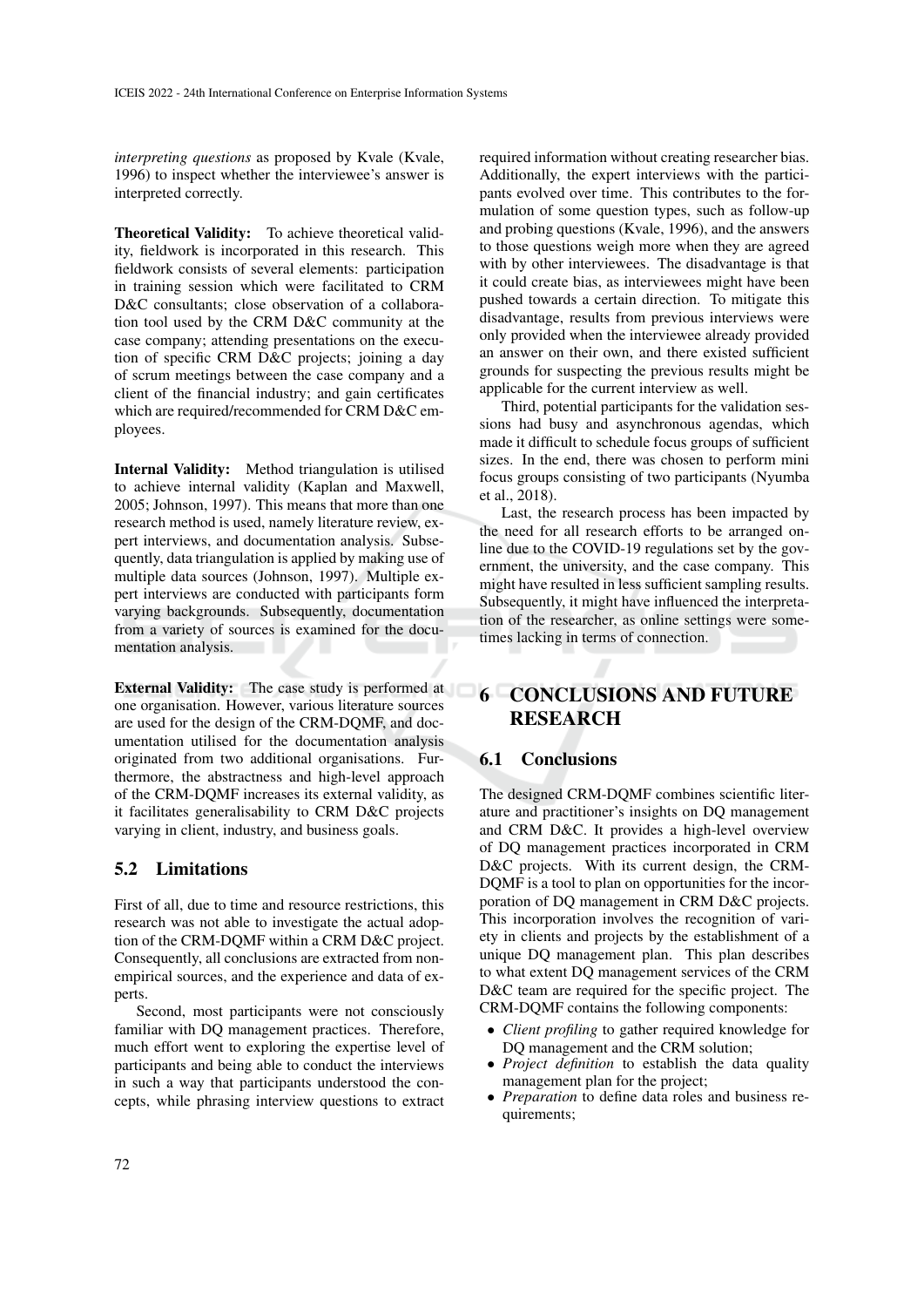- *Migration/Integration* to establish migration and/or integration;
- *DQ definition* to define quality and metrics;
- *Assessment* to measure DQ and report on findings; and
- *Improvement* to define an improvement strategy and improve DQ.

## 6.2 Future Research

This research leaves multiple opportunities for further research. First, improvement opportunities can be found in *perceived ease of use* and *perceived completeness* based on the validation. Thus, further research could focus on the investigation of the usability and exhaustiveness of the CRM-DQMF. The contemporary CRM-DQMF is a high-level overview of DQ management practices incorporated in CRM D&C projects. However, as found within this study, to be of optimal use for CRM D&C teams, it requires more step-by-step guidance on how to perform or consult on the individual activities. Hence, more research can be done on the incorporation of step-by-step guidance on the execution of each activity that is included in the CRM-DQMF as well as the utilisation of the CRM-DQMF as a whole, to ensure its usability for CRM D&C teams. This might include further research to investigate on how CRM D&C teams can be directed on which components of the CRM-DQMF suit their client's situation best.

Second, further empirical validation of this research is required. This research solely evaluates the design through validation sessions using a design theory and a questionnaire. Possible evaluation can include, for example, expert interviews, technical action research at actual CRM D&C projects, or surveys. Furthermore, the sampling results of the case study can be extended to experts from other fields to include additional perspectives next to those that are utilised within this study. The results can then be used for the improvement of the CRM-DQMF.

Third, this research assumes that the participants of the case study are able to decide which practices would best fit the needs of the CRM D&C projects of the organisation. During the case study and validation sessions, some experts argued that they would require more guidance or persuasion for the application of the CRM-DQMF or DQ management practices at all. DQ management is not part of the CRM D&C culture within this case study. Hence, the adoption of the CRM-DQMF might involve change management to ensure CRM D&C teams involve DQ management practices within CRM projects more explicitly, which could result in better CRM solutions. Fourth, the implementation of the CRM-DQMF might be too expensive as it is. Therefore, an opportunity for further study lies in how to integrate the establishment of a DQ management plan into the development of a CRM D&C project proposal in an as inexpensive as possible manner, as this is only implicitly mentioned within this research.

Lastly, potential further research can review the incorporation of the CRM-DQMF into agile project approach practices, such as sprints, as this is only implicitly mentioned within this research.

## REFERENCES

- Ali, H., Moawad, R., and Hosni, A. (2017). A cloud interoperability broker (CIB) for data migration in SaaS. *Future Computing and Informatics Journal*. 10.1016/j.fcij.2017.03.001.
- Batini, C., Barone, D., Mastrella, M., Maurino, A., and Ruffini, C. (2007). A framework and a methodology for data quality assessment and monitoring. *Proceedings of the 12th International Conference on Information Quality*.
- Batini, C., Cappiello, C., Francalanci, C., and Maurino, A. (2009). Methodologies for data quality assessment and improvement. *ACM Comput. Surv.*, 41(3). 10.1145/1541880.1541883.
- Budgen, D. and Brereton, P. (2006). Performing systematic literature reviews in software engineering. *ICSE '06 Proceedings of the 28th International Conference on Software Engineering*. 10.1145/1134285.1134500.
- Buttle, F. and Maklan, S. (2019). *Customer Relationship Management: Concepts and Technologies*. Routledge, 4th edition.
- Cichy, C. and Rass, S. (2019). An overview of data quality frameworks. 7:2169–3536. 10.1109/AC-CESS.2019.2899751.
- Cricelli, L., Famulari, F., Greco, M., and Grimaldi, M. (2019). Searching for the one: Customer relationship management software selection. *Journal of Multi-Criteria Decision Analysis*, pages 173–188. 10.1002/mcda.1687.
- Cruz-Jesus, F., Pinheiro, A., and Tiago, O. (2019). Understanding CRM adoption stages: empirical analysis building on the TOE framework. *Computers in Industry*, 109:1–13.
- Davenport, T. and Harris, J. (2017). *Competing on Analytics: Updated, with a New Introduction: The New Science of Winning*. Harvard Business Review Press.
- Gill, A. and Henderson-Sellers, B. (2006). Measuring agility and adaptibility of agile methods: a 4 dimensional analytical tool. *The IADIS international conference on applied computing*.
- Hanson, G. (2020). State of CRM data management 2020 report. https://www.salesforceben.com/thestate-of-crm-data-in-2020-our-highlights-from-300 organizations/.